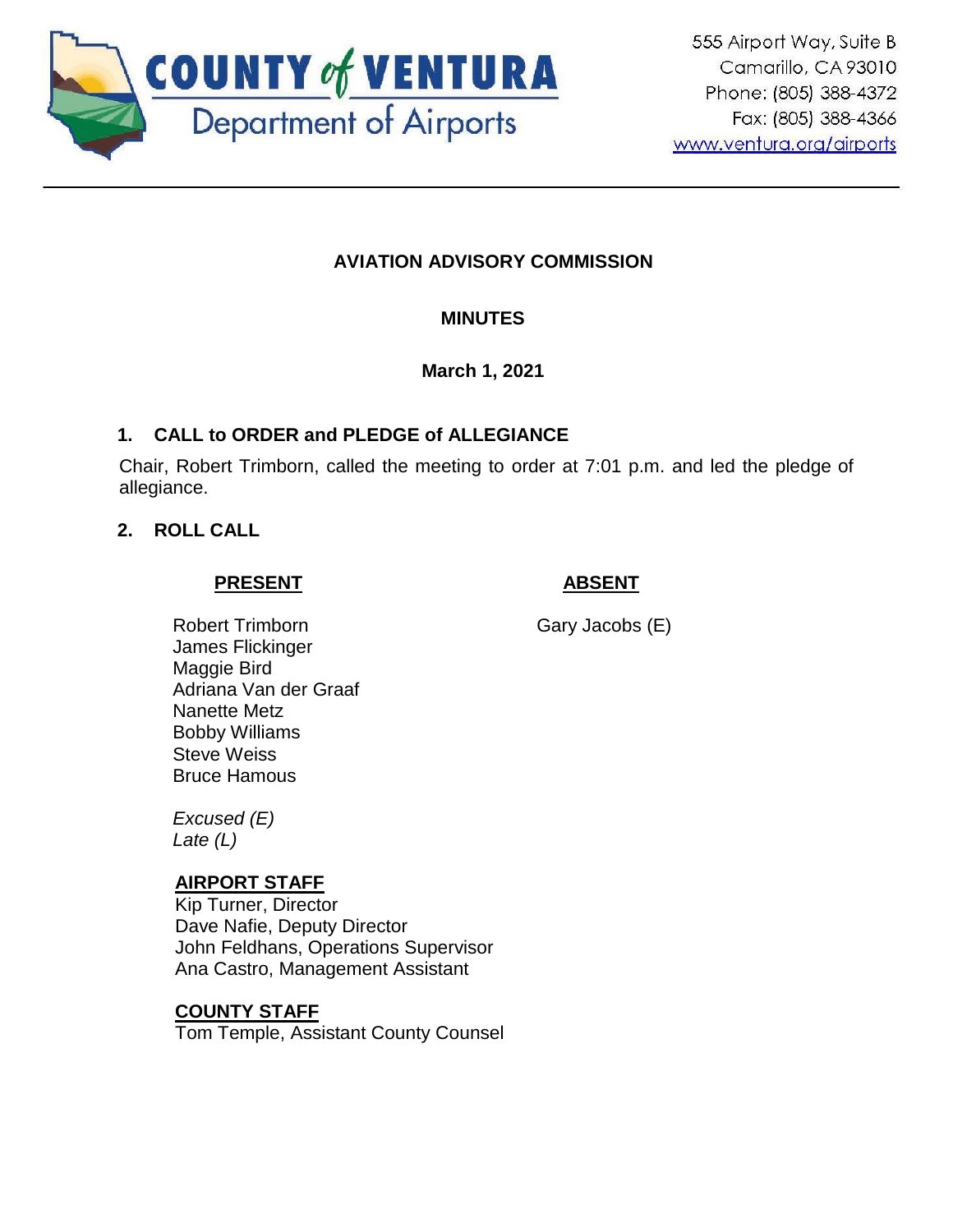### **3. APPROVAL OF MINUTES – February 11, 2021**

*Steve Weiss moved to approve the February minutes and Adriana Van der Graaf seconded the motion. Bobby Williams and Bruce Hamous abstained. All other Commissioners voted in favor and the motion passed unanimously.*

**4. PUBLIC COMMENT -** Citizens wishing to speak to the Commission on an airport related item must fill out a speaker card and submit it to the secretary. Comments will be limited to a maximum of **three** minutes per item.

*Speaker cards for issues NOT on the agenda must be submitted before the end of the public comment period.* 

*Speaker cards for issues listed on the agenda must be presented before the item is up for consideration. Speakers will be called when the item is presented.*

Public comments heard.

#### **5. UNFINISHED BUSINESS – None**

#### **6. NEW BUSINESS**

**A. Subject: Approval of the Revised Form Hangar Lease Agreement for Privately Owned Hangars at the Camarillo and Oxnard Airports to Replace Month-to-Month Leases with Term Leases; Authorization for the Director of Airports or His Designee to Terminate All Existing Monthto-Month Hangar Lease Agreements for Privately Owned Hangars and to Sign the Revised Form Lease Agreement with Tenants of Existing Hangars.**

#### **Recommendations:**

Staff requests that your Commission/Authorities recommend that the Board of Supervisors:

- 1. Approve the revised form hangar lease agreement for privately owned hangars at the Camarillo and Oxnard Airports (Exhibit 3), to replace the current month-to-month leases with term leases; and
- 2. Authorize the Director of Airports or his designee to terminate all existing month-tomonth lease agreements for privately owned hangars and to sign the revised form lease agreement in Exhibit 3 with tenants of existing privately owned hangars.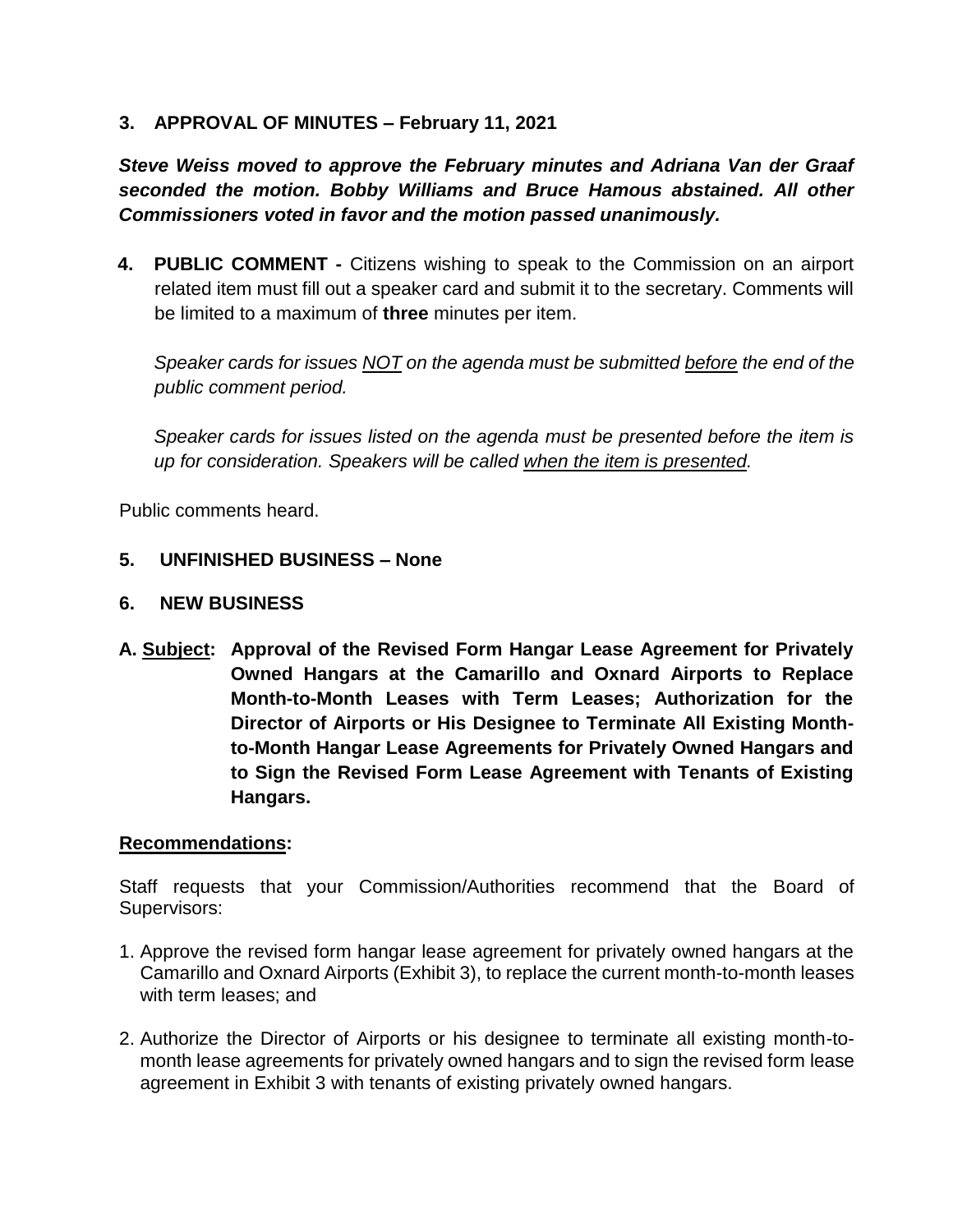Director Kip Turner reported back on revisions to six sections of the private hangar lease agreement that was requested of staff. Director Turner shared that a revised draft of the proposed lease agreement was sent in a mass email on February 1, 2021 to all private hangar owners, Camarillo Oxnard Hangar Owners and Tenants Association (COHOTA) representatives, Aviation Advisory Commission members, Camarillo/Oxnard Airport Authority members, County leadership, and others that may have had an interest in the agreement. Staff hosted a virtual meeting on February 11, 2021 with all interested hangar owners to receive feedback and address questions and concerns relating to the agreement. Further edits were made to the agreement after staff received feedback from interested parties. The additional edits can be seen in Exhibit 2 of the meeting packet regarding this item. Mr. Turner reviewed key differences between the current lease and the proposed lease. Scott Barer, President of COHOTA, reviewed a PowerPoint presentation outlining COHOTA's objections to the proposed hangar lease agreement. Tom Temple, Assistant County Counsel, explained components of section 39 of the lease. A lengthy discussion took place regarding section 39 and the lack of a mediation clause in the agreement. Commissioners provided their feedback and recommendations to County staff.

# *Steve Weiss moved to approve staff's recommendations and James Flickinger seconded the motion. Discussion took place.*

*Steve Weiss amended his motion to delay action on this item for no more than 90 days, or no later than the June meeting of the Commission, to allow time for County staff to meet with COHOTA in good faith and attempt to finalize the proposed private hangar lease agreement. The proposed lease agreement is to be posted 30 days in advance of the Commission meeting and the Commission will render a final decision on the proposed lease agreement when it comes before them no later than the June meeting. Bruce Hamous seconded the motion. Yes: James Flickinger, Maggie Bird, Adriana Van der Graaf, Bobby Williams, Bruce Hamous, Steve Weiss. No: Robert Trimborn. Nanette Metz was absent for the vote. Motion passed 6-1.* 

## **7. DIRECTOR'S REPORT**

Director Kip Turner shared that the Northeast Hangar Development project at Camarillo Airport is complete. Staff is working out a process to lease the hangars. Director Turner requested that Deputy Director Dave Nafie share information about the department's noise complaint process. Deputy Director Nafie provided information about the department's efforts to address noise complaints.